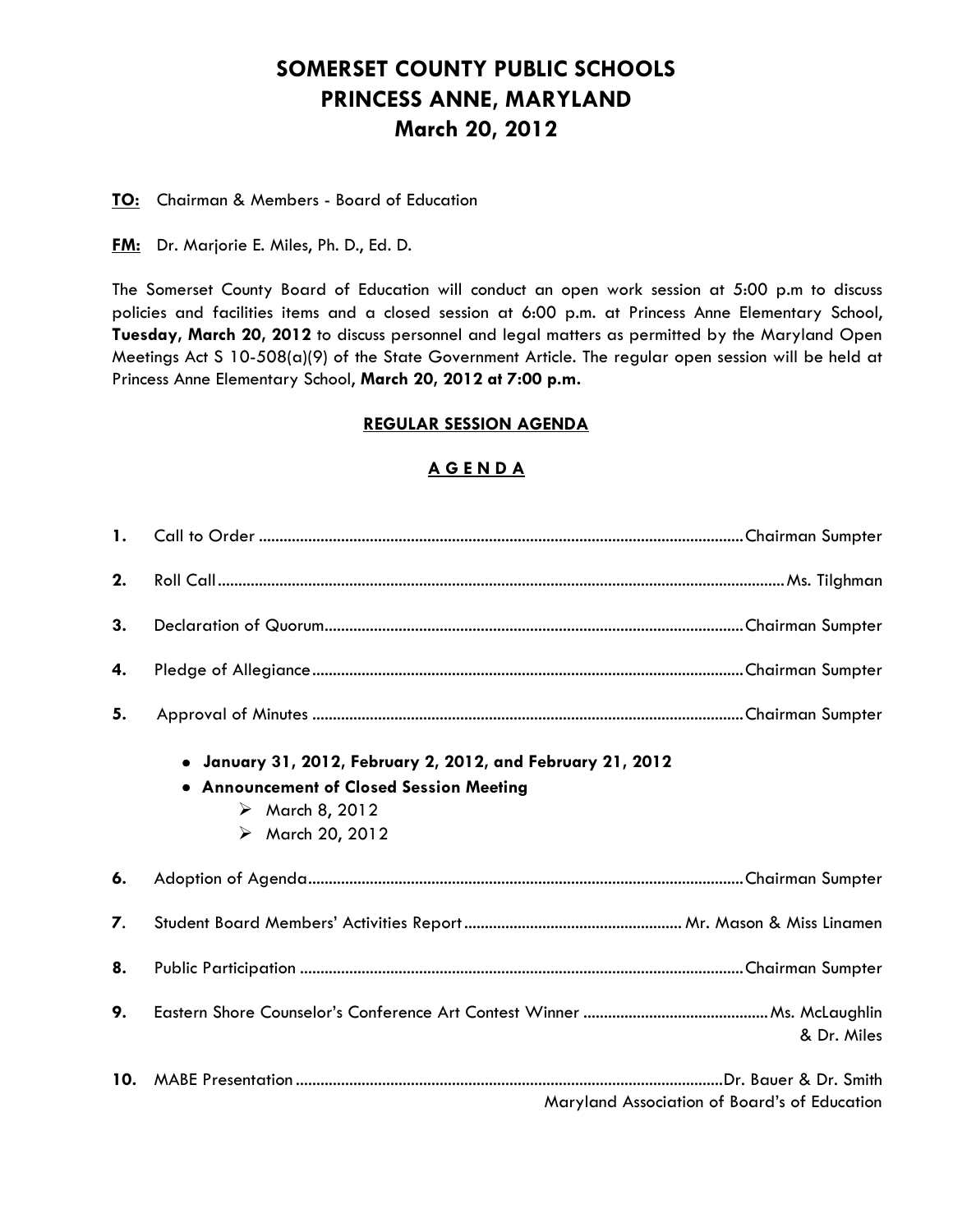### **11. OLD BUSINESS**

| <b>Policies</b><br>А. |
|-----------------------|
|                       |

| • Uniform Expansion Initiative |  |
|--------------------------------|--|
| $(See Tab 11-A1)$              |  |

- 2. Policy 600-43 .........................................................................................................Ms. McLaughlin Gang Activity or Similar Destructive or Illegal Group Behavior (See Tab 11-A2)
- 3. Policy 800-2,........................................................................................................................Dr. Miles Parent/Guardian Involvement in Education, Responsibilities – Privacy (See Tab 11-A3)

### **B. Human Resources**

## 1. Job Descriptions ......................................................................................................Ms. Whitelock

- **•** Computer Technician
- **•** Secondary Math Science STEM Supervisor (See Tab 11-B1)

## **12. Out of County Student Enrollment Update** ..................................................................................Dr. Miles (See Tab 12)

### **13. NEW BUSINESS**

### **A. Finance**

|    | (See Tab 13-A1)  |
|----|------------------|
|    | (See Tab 13-A2)  |
|    | (See Tab 13-A3 ) |
|    | (See Tab 13-A4)  |
|    | (See Tab 13-A5)  |
| В. | (See Tab 13-B)   |
| C. | (See Tab 13-C)   |